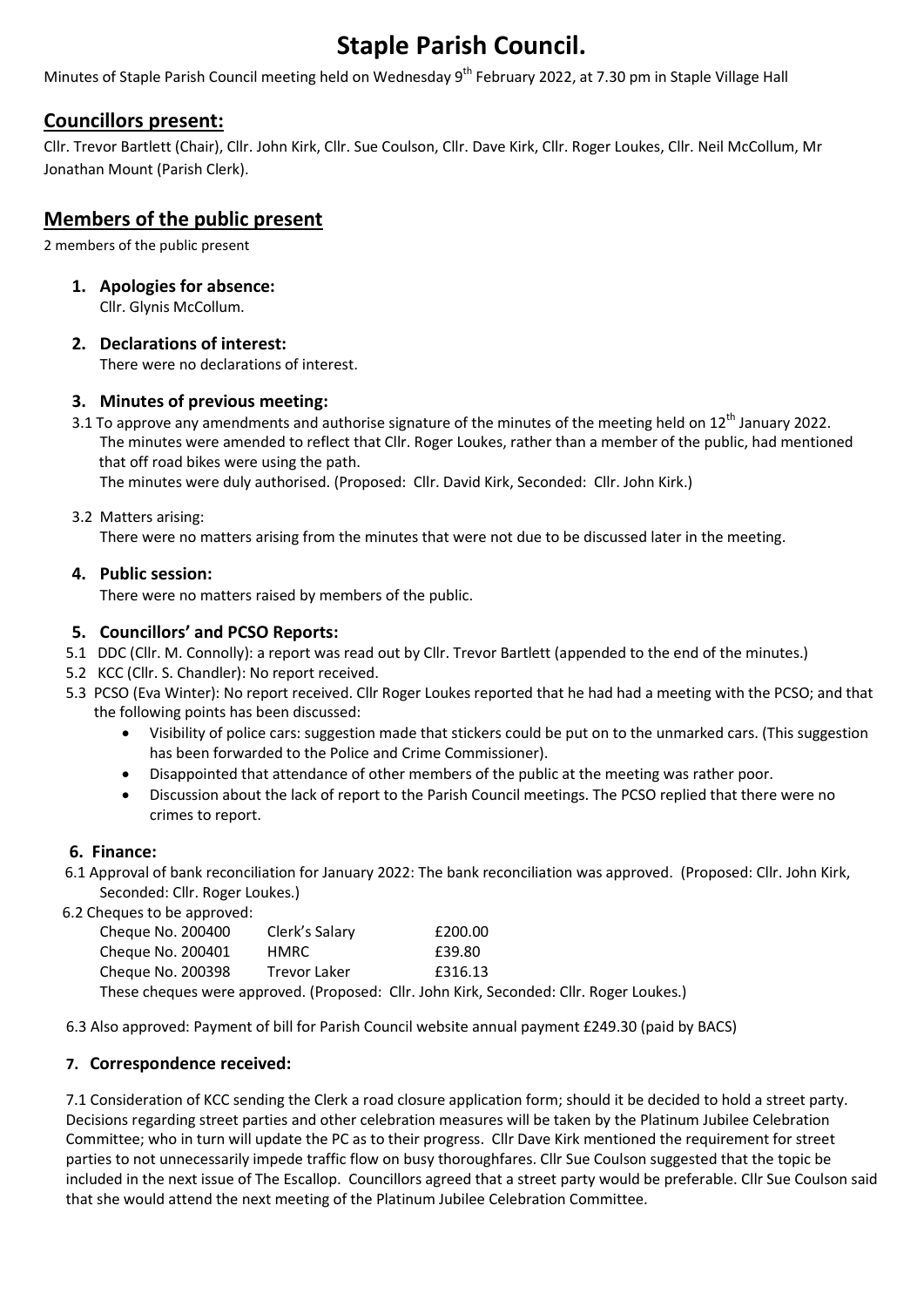7.2 Concern raised by a resident regarding a planning application that had been omitted from the initial, published agenda for the February meeting. To be discussed under planning applications.

#### 8 Planning and other Reports:

| <b>Planning</b><br>application no: | Location                                              | <b>Summary</b>                                                       | <b>Status</b>             |
|------------------------------------|-------------------------------------------------------|----------------------------------------------------------------------|---------------------------|
| 19/00538/F                         | Site at The Three Tuns, The<br>Street, Staple CT3 1LN | Details of sample panel                                              | Granted                   |
| 19/00538/A                         | Site at The Three Tuns, The<br>Street, Staple CT3 1LN | <b>Materials</b>                                                     | Granted                   |
| 19/00538/E                         | Site at The Three Tuns, The<br>Street, Staple CT3 1LN | Cycle/bin storage                                                    | Granted                   |
| 21/01714                           | The Rookery, Durlock Road                             | Erection of detached dwelling, existing<br>dwelling to be demolished | Awaiting decision         |
| 20/00053                           | Land opposite The Row,<br>Barnsole Road, Staple       | 3 additional windows to ground floor and<br>internal alterations     | Granted                   |
| 19/00538/G                         | Site at The Three Tuns, The<br>Street, Staple CT3 1LN | Detail scheme for disposal of foul water<br>and sewerage             | <b>Under Consultation</b> |
| 22/00031                           | Mill Cottage, Mill Road,<br>Staple CT3 1LB            | Erection of a double garage with play/craft<br>room above            | Awaiting decision         |
| 19/00538/D                         | Site at The Three Tuns, The<br>Street, Staple CT3 1LN | Submission of large-scale drawings                                   | Granted                   |

 Mill Cottage, Mill Road: A member of the public was concerned about the accuracy of the submission. The Clerk will write to the planning officer stating that the PC generally support the plan, but are worried about the inaccuracy on the planning application form.

8.3 Village Hall and Recreation Ground Report:

Cllr John Kirk reported that the level of bookings remained very low; and that old tyres obtained by Pre-School, but surplus to their requirements were proving to be a problem. It was suggested that should repeated requests to Pre-School to dispose of these tyres be unsuccessful; then consideration should be given to their removal to Sandwich tip; and the disposal charge being reclaimed from Pre-School.

As yet no decision has been made by Youth Club to re-open at the Village Hall.

#### 8.4 SID/Speedwatch:

Cllr Roger Loukes gave a report that is appended at the end of the minutes. He was thanked for the success of the installation of the new SID. He reported that there are some problems caused by reflection from a nearby telegraph pole.

#### 8.5: Footpaths:

Cllr Sue Coulson reported that she had spoken to an officer at KCC concerning the planting of fruit trees that are blocking a footpath. The farmer concerned has been written to and has been asked by KCC to rectify the situation within 21 days. Cllr Roger Loukes spoke about various footpaths that no longer existed (he presented a map). Cllr. Sue Coulson said that she would investigate other footpaths and report back.

#### 9 Items for discussion:

9.1 Arrangements for Annual Parish Meeting.

The pandemic has delayed the timing of recent Annual Parish Meetings. It was decided to hold the next meeting in May. The Clerk will write to Canterbury Archaeological Trust, requesting that they arrange a presentation. 9.2 Queen's Platinum Jubilee celebrations.

The Village Hall & Recreation Ground Committee rejected the first two locations proposed by The Wildlife Friendly Village Committee; but agreed to a third location; for the planting of tree to commemorate the Platinum Jubilee. Brazier: It was agreed that the brazier recommended by Cllr Roger Loukes be purchased (Proposer: Cllr Roger Loukes, seconded Cllr John Kirk).

It was further agreed that this should be positioned on the grass, adjacent to the Memorial Garden.

Cllr John Kirk will investigate the purchase of a suitable oak fixing post.

9.3 Report and follow up to meeting with our PCSO (Cllr. Roger Loukes)

Already dealt with under agenda item 5.3.

9.4 Report on meeting with DDC on gypsy and traveller policy (Cllr. Roger Loukes.)